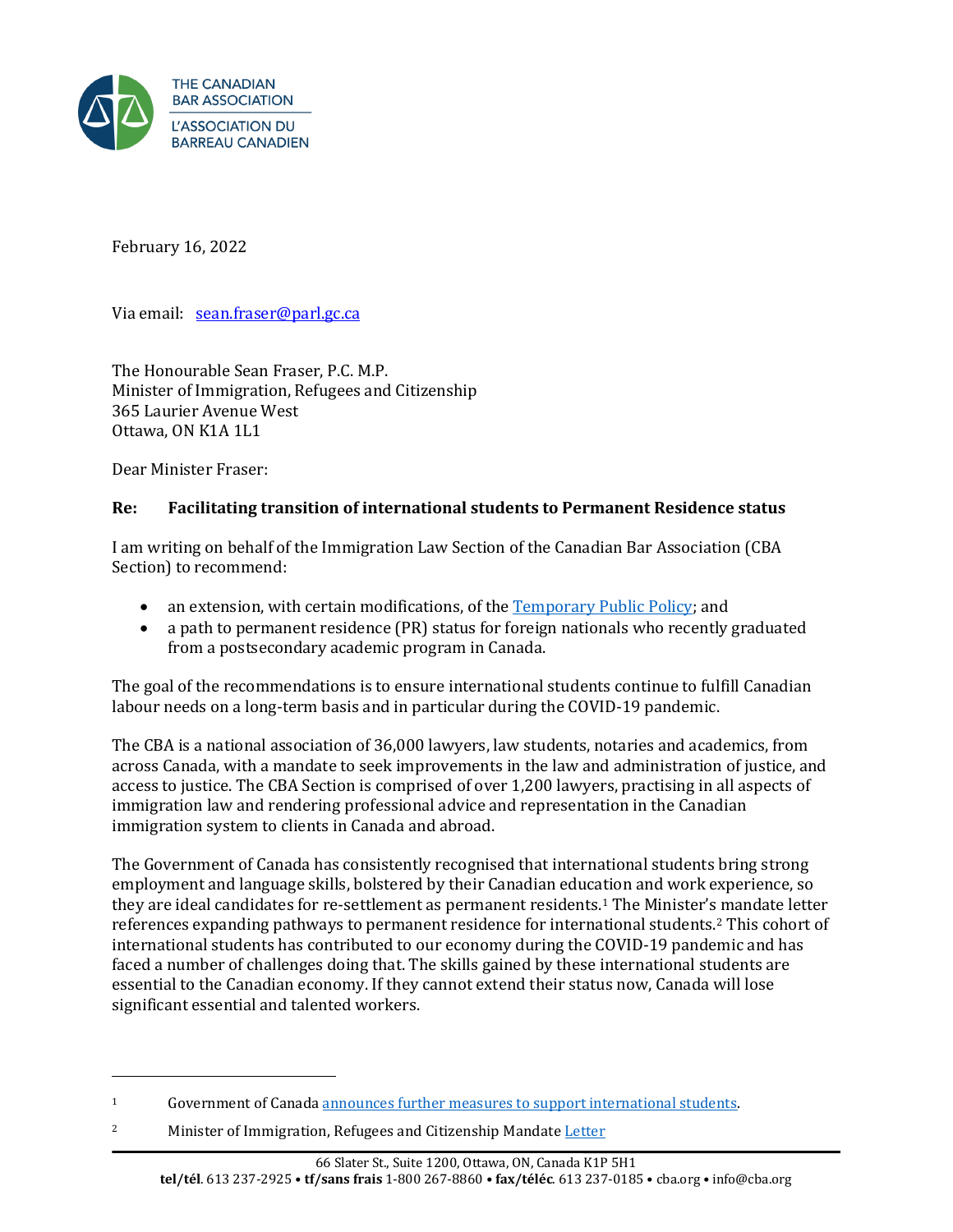#### **Extending temporary policy changes to Post-Graduation Work Permit Program**

The CBA Section makes these recommendations in response to IRCC's internal memo of November 24, 2021, on "Managing Federal High Skilled Inventory" and our meeting with you on January 20, 2022, both of which confirm that no Express Entry Draws are scheduled for the Canadian Experience Class, for the foreseeable future. These recommendations also respond to the Minister's mandate to expand PR pathways for international students, while responding to community needs.

The CBA Section recommends that this Policy be implemented as soon as possible. Canadian employers and international students continue to be affected by the COVID-19 pandemic. Similar concerns led to the original Temporary Public Policy, allowing current and former Post-Graduation Work Permit Program (PGWP) Holders to extend their status and a special Pathway to Permanent Residence.

The majority of the international students currently waiting for an Invitation to Apply (ITA) in the Express Entry pool provide key services in National Occupational Classification (NOC) 0, A or B occupations. Historically, they could continue working and supporting the economy, by applying for a Bridging Open Work Permit after receiving an ITA and applying for permanent residence via Express Entry. However, no ITAs have been issued in the Canadian Experience Class since September 2021. Essential and skilled international students therefore risk their work permits expiring, without recourse for renewal. If the current situation continues, they will have to stop working and leave Canada.

The Temporary Public Policy facilitated issuance of an Open Work Permit (OWP) to former or current PGWP holders affected by the pandemic, but it was a one-time policy that included only PGWP holders whose OWP had expired or were to expire on or before November 27, 2021. Not all PGWP holders affected by the pandemic had access to the Temporary Public Policy, due to its limited intake period and strict PGWP expiry requirements.

During this time, IRCC also gave these international students access to the Temporary Residence to Permanent Resident Pathway (TR to PR Pathway), which closed on November 5, 2021. In addition to not having the same opportunity to extend their status, the current cohort of international students have fewer opportunities to transition to permanent residency than previous cohorts. Additionally, several internal limitations in the TR to PR Pathway made it challenging for the current cohort of international students to take advantage: delayed publishing of application guidelines, no availability for language testing, technical issue with the payment portal, and caps on Student Streams reached within 24 to 48 hours.

The current cohort includes highly qualified workers who came to Canada after completing foreign bachelor's or master's degrees. Most post-graduation programs offered by Canadian educational institutions are less than 16 months, so this group is unable to take advantage of the TR to PR Pathway, International Students Stream. Canada risks losing this large pool of qualified international students who completed post-graduation programs in Canada.

The lack of options means these international students work under the stress of expiring work permits, which impacts their mental health and well-being. A temporary policy allowing them to apply for OWP will relieve a lot of this pressure.

The current situation cannot be remedied by Provincial Nomination Programs, as most of these programs are subject to processing delays and annual quotas. International students need a solution now if they are to continue to assist the Canadian economy to grow during the pandemic. They are ideal candidates to remedy the current shortage of workers in a broad range of occupations across Canada. Our economy is not in a position to lose them.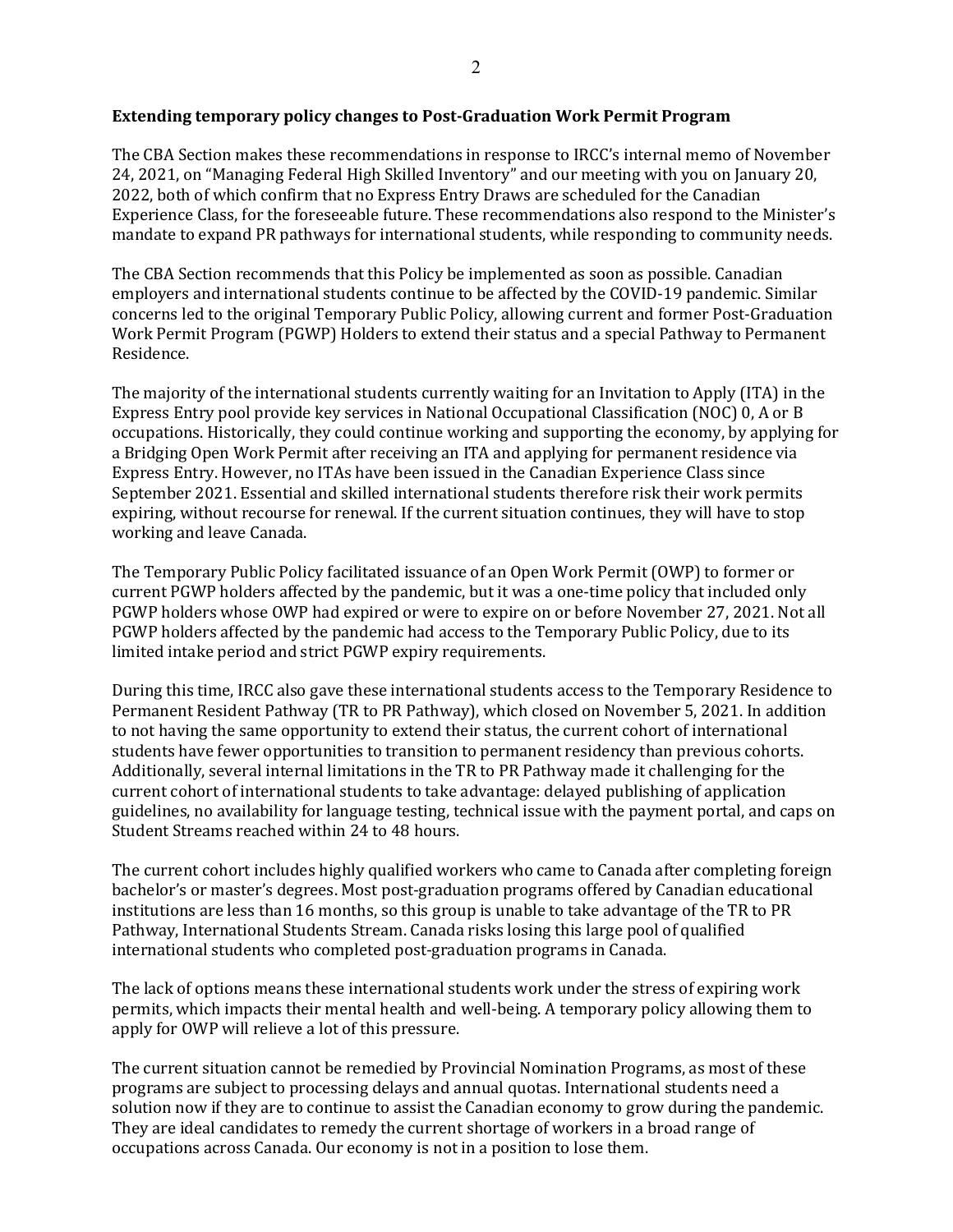# **Recommendations**

Our recommendations are based on the assumption that a new PR Pathway or Stream for international students will take time to implement. Time many of these students no longer have.

We recommend that:

- 1. there be an extension of the Temporary Public Policy with key changes, with current and former PGWP holders eligible for an 18-month long OWP.
- 2. the extension be based on the original Temporary Public Policy, of January 27, 2021, with two amendments:
	- a. Longer Intake Period: active from enforcement until December 31, 2022**.**
	- b. Eligibility Criteria: available to current PGWP holders, whose work permits will be valid for up to eight months from the date they submit an extension application.
- 3. the extension continue to include former PGWP holders who have lost temporary resident status, but have applied to restore their status or are eligible to have their status restored.
- 4. the extension include an option for former PGWP holders to update their pending work permit extension applications, by informing the processing officer that they are eligible for the extension. IRCC processing officers should have guidelines to review these requests if no decision has been made on the pending work permit extension application.
- 5. the extension not be limited to a one-time opportunity. PGWP holders who used the Temporary Public Policy in 2021 should be granted the extension if they meet the eligibility requirements.
- 6. the extension include a waiver of the regulatory prohibition on Work Permit issuance (under R200(3)(e)), where applicants are not prohibited from applying if they engaged in unauthorized work or study in the last six months.
- 7. the extension be limited to PGWP holders who held a valid PGWP on or after March 17, 2020.

CBA Section members have seen many clients affected by the current lack of options for resettlement as Permanent Residents. The CBA Section believes that a more inclusive Policy, as outlined above, is needed quickly to avoid the loss of critical workers. Otherwise, international students will likely be deterred from considering Canada for their education.

## **Temporary Graduate Canadian Experience Class to facilitate transition of certain international students to Canadian Permanent Residence status**

IRCC's website states that there are opportunities to "stay and work in Canada after graduation," including paths to PR status. $3$  This statement sets a reasonable expectation that there are opportunities for students to remain in Canada following graduation from their Designated Learning Institution (DLI).

<sup>3</sup> IRCC, *Study in Canada as an International Student*, online: [<www.canada.ca/en/immigration](http://www.canada.ca/en/immigration-refugees-citizenship/services/study-canada.html)[refugees-citizenship/services/study-canada.html>](http://www.canada.ca/en/immigration-refugees-citizenship/services/study-canada.html); IRCC, *Work or live in Canada after you graduate*, online: [<www.canada.ca/en/immigration-refugees-citizenship/services/study-canada/work/after](http://www.canada.ca/en/immigration-refugees-citizenship/services/study-canada/work/after-graduation.html)[graduation.html](http://www.canada.ca/en/immigration-refugees-citizenship/services/study-canada/work/after-graduation.html)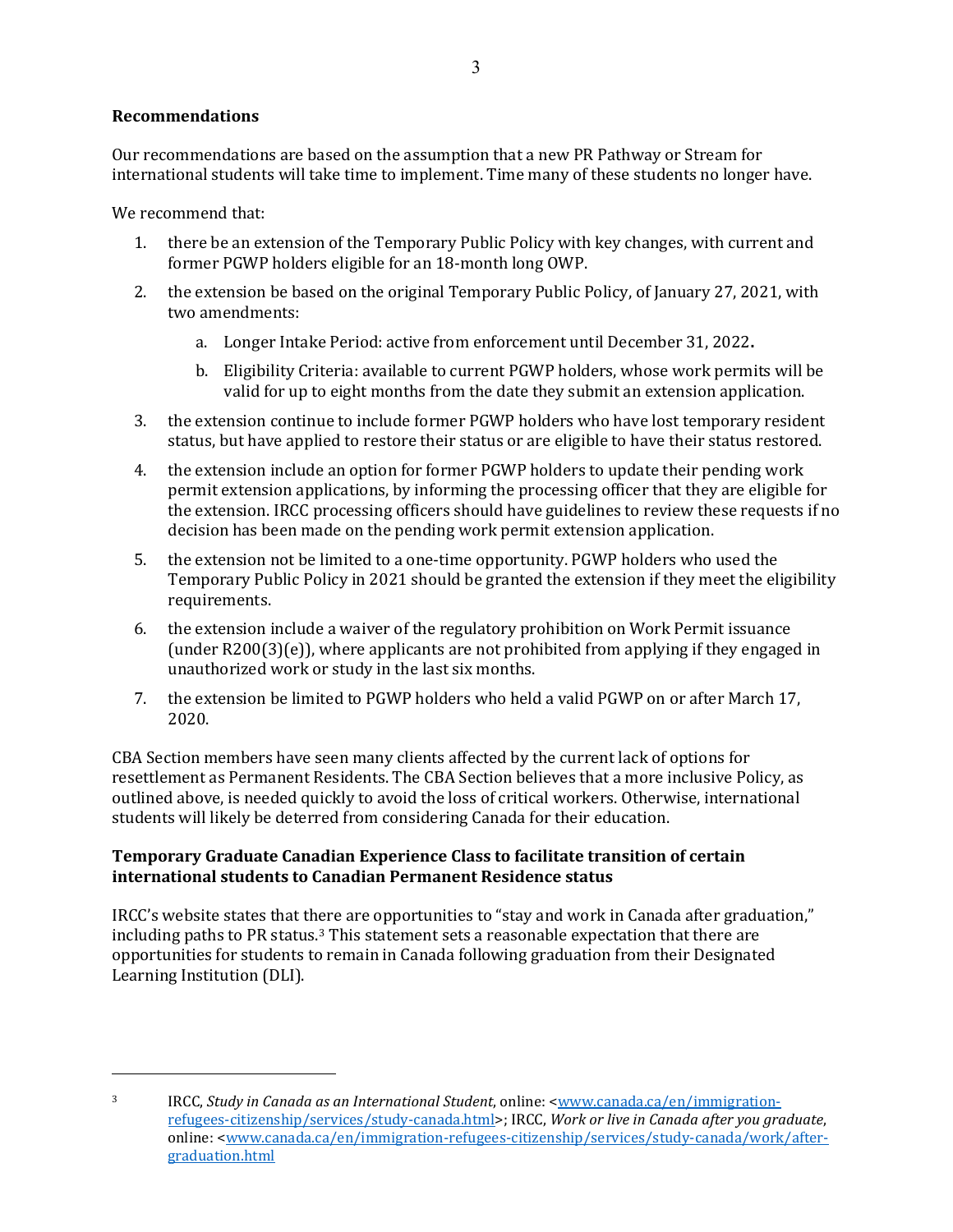In practice, the PR paths marketed to international students by Canada are not equally accessible across Canada. For example:

1) Atlantic Immigration Pilot (AIP)

This category is available exclusively to graduates from a postsecondary institution in Atlantic Canada with eligible job offers. Graduates from DLIs who live in other provinces or territories are not eligible for this stream.

2) Federal Skilled Worker (FSW), Canadian Experience Class (CEC), Federal Skilled Trades (FST) programs

These categories rely on a points system. Although the Comprehensive Ranking System (CRS) awards bonus points for Canadian degrees, Express Entry draws have occurred on a sporadic basis during the pandemic. The most recent CEC draw was on September 14, 2021.

3) Specific streams of the Provincial Nominee Program (PNP), with requirements that differ by province

Some PNP student-focused streams have yet to adapt to the realities of the pandemic's impact on businesses. Consider the Ontario Immigrant Nominee Program (OINP) as an example, with Ontario being the most popular destination for international students in Canada.4 Employers in Ontario are either considering or have already announced permanent "work-from-home" plans. The OINP's *International Student with a Job Offer*  stream still requires that an applicant planning to settle in the Greater Toronto Area have the support of an Ontario employer. To be eligible, the employer must demonstrate that they employ a minimum of five other employees in the same physical location as the international student being supported for a provincial nomination. With many Ontario businesses considering pandemic recovery plans that do not include a full-time return to the office, employer criteria at the provincial level can be major obstacles for international graduates.

Some PNP streams require a "permanent" job offer of indeterminate duration (e.g., Ontario). This is not a typical commitment that employers offer to new graduates. Further, if the employee were to separate from their employer during the 25-month federal processing time,<sup>5</sup> they would become ineligible. This requirement puts students in a precarious situation, especially because of long processing times.

Other PNP streams such as the Manitoba PNP will deduct points for an international student who graduated from a program outside of Manitoba. Further points are deducted if that same graduate works in a province outside of Manitoba for any length of time.

4) Rural and Northern Immigration Pilot (RNIP)

The RNIP excludes international students based on their institution's location in Canada. The location of study was a decision the students made years prior to the pandemic when they were starting to dream about building lives and careers in Canada. The RNIP also depends on securing a "permanent" job offer, which may be difficult for a recent graduate given economic uncertainties caused by the pandemic.

<sup>4</sup> Supra note 1.

<sup>5</sup> IRCC, *Check Processing Times*[, online.](http://www.canada.ca/en/immigration-refugees-citizenship/services/application/check-processing-times.html)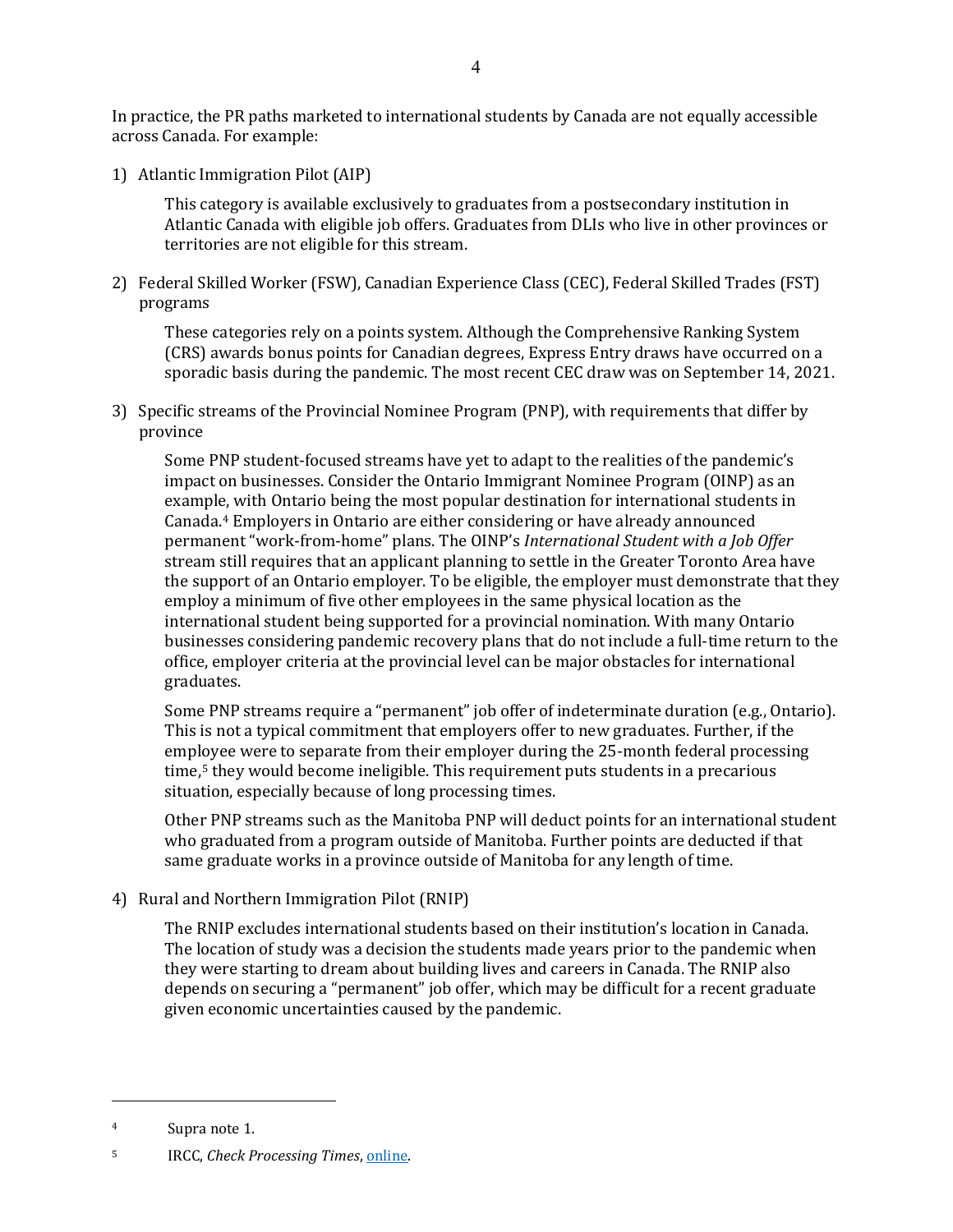#### **Recommendation**

**The CBA Section recommends introducing a Pilot Program for Recent Graduates with Canadian Experience (the Pilot) that targets international students who remained in Canada to start their careers and wish to permanently settle in Canada, outside of Quebec.** 

The CBA Section recommends that this Pilot be delivered through the new online PR application portal6 to allow clearing of the Express Entry backlog to continue in parallel without changing the chances for international students to remain in Canada.

Possible criteria for this Pilot would be:

- **Presence in Canada:** Applicants must be physically inside Canada when they apply. They must be on valid temporary resident status or eligible for restoration of their temporary resident status.
- **18 Months of Post-Graduate Work Experience:** The work experience must have occurred after graduation from a DLI, within three years of the date of their PR application. The experience need not be continuous or with the same employer but must be paid, 30 hours per week or equivalent in part-time work and not self-employed, unless the applicant was working as a medical doctor in a fee-for-service arrangement with a health authority. As we suggest a higher threshold than CEC, the Pilot can be positioned as a "CEC +" or "International Graduate CEC" stream. The work experience must have been authorized work experience on any work permit, or on maintained status per section 186(u) or 186(w) of the *Immigration Refugee and Protection Regulations.*
- **Language test:** A minimum language proficiency requirement should be set for this Pilot, similar to the CEC class with Canadian Language Benchmark (CLB) 7 for NOC O and A, CLB 5 for NOC B, and the addition of CLB 4 for NOC C and D. The test results must have been received within two years of the date of application.
- **No academic programs should be excluded:** Any PGWP holder who graduated from a DLI and is eligible to work in Canada should have access to the Pilot. Students often choose one-year academic programs because they already have a bachelor's degree in their home country. Often, these students also opt for a second one-year program. Students with one-year programs are often left in precarious situations with shorter work permits, and are unable to apply for the TR to PR Pathway and PNPs. These students often fill important labour shortages in Canada and should not be left behind.
- **No cap:** We recommend not limiting the intake of applications for this Pilot. As we have seen with previous programs such as the TR to PR Pathway, programs with caps lead to frenzied application submission and will result in many applications from those who do not qualify or have the documentation to submit a proper application. This leads to waste of resources and a negative public perception of the immigration system.
- **Targeted:** to ensure that the most vulnerable PGWP holders have access to the Pilot, it should restrict applicants to those who graduated from any DLI before August 31, 2022.

<sup>6</sup> [Online](https://prson-srpel.apps.cic.gc.ca/en/rep/login) PR application portal.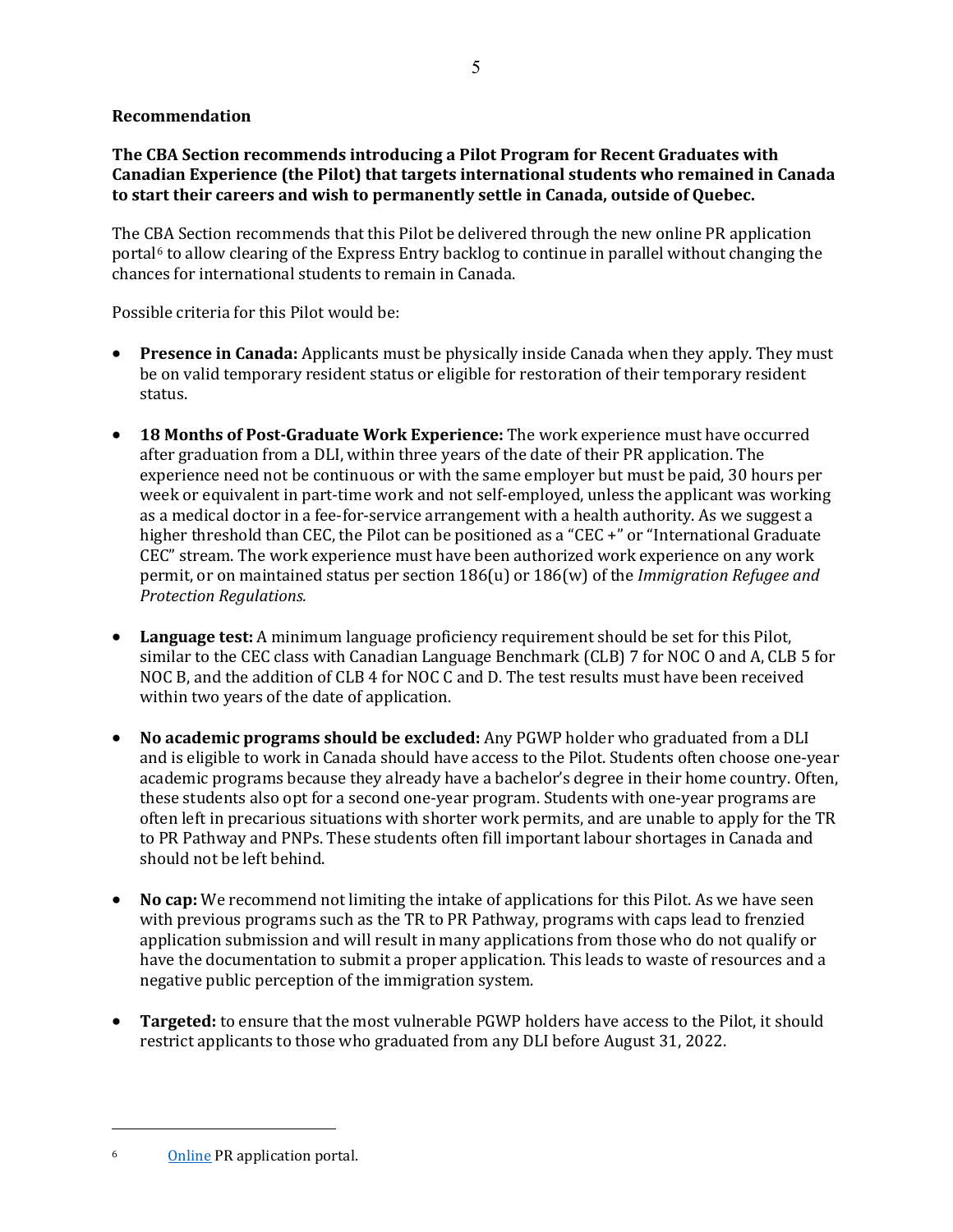- **Duration of the Pilot:** the pilot should be launched as soon as possible and be open at least for 18 months after August 31, 2022. This will capture the students who graduated during the pandemic. Keeping the Pilot open for 18 months (or longer) will allow IRCC to responsibly start regular CEC, FSW and FST draws under Express Entry with smaller invitation volumes while current backlogs are still being addressed. A separate path for this potentially vulnerable cohort will ensure that the integrity of Express Entry is maintained while attracting overseas workers in a way that does not impact students.
- **Work Experience to be High Skilled or under an In-Demand Occupation:** We recommend that the work experience be high-skilled, as per the current CEC rules, but also to allow those who work in In-Demand Occupations to qualify to meet the labour needs in Canada.

The suggested application criteria are specific enough to target only the students most affected by the Express Entry backlogs caused by the pandemic. These students stayed in Canada after graduation, indicating that they genuinely intend to permanently settle in Canada if given a chance. They should get a fair opportunity and time to properly prepare a complete PR application (i.e., take a language test, get a medical exam, police checks, etc.) and submit a full application package.

We recommend offering two sub-streams with slightly different criteria (see Annex A).

#### **Recommendation**

#### **The CBA Section recommends that IRCC undertake completeness checks and issue formal Acknowledgement of Receipt letters in a consistent and timely manner.**

We understand that IRCC processing times are slowed by the pandemic. Guarantees on processing benchmarks would not be realistic at this time. To mitigate the uncertainties around the total timeline to PR status, the CBA Section urges IRCC to launch this Pilot with a minimum service level for issuance of Acknowledgement of Receipt (AOR) letters or emails. Implementing this Pilot rapidly can facilitate OWP applications. Having an AOR in hand will give eligible graduates some peace of mind and a path forward to maintaining their temporary residence status through a Bridging Open Work Permit application, if needed.

## **Conclusion**

The CBA Section appreciates the opportunity to recommend these solutions for international graduates with Canadian work experience. We would be pleased to discuss our recommendations, offer additional insights, and assist with the development and implementation of relevant policies and regulatory amendments.

Yours truly,

*(Original letter signed by Véronique Morissette for Kyle Hyndman)*

Kyle Hyndman Chair, Immigration Law Section